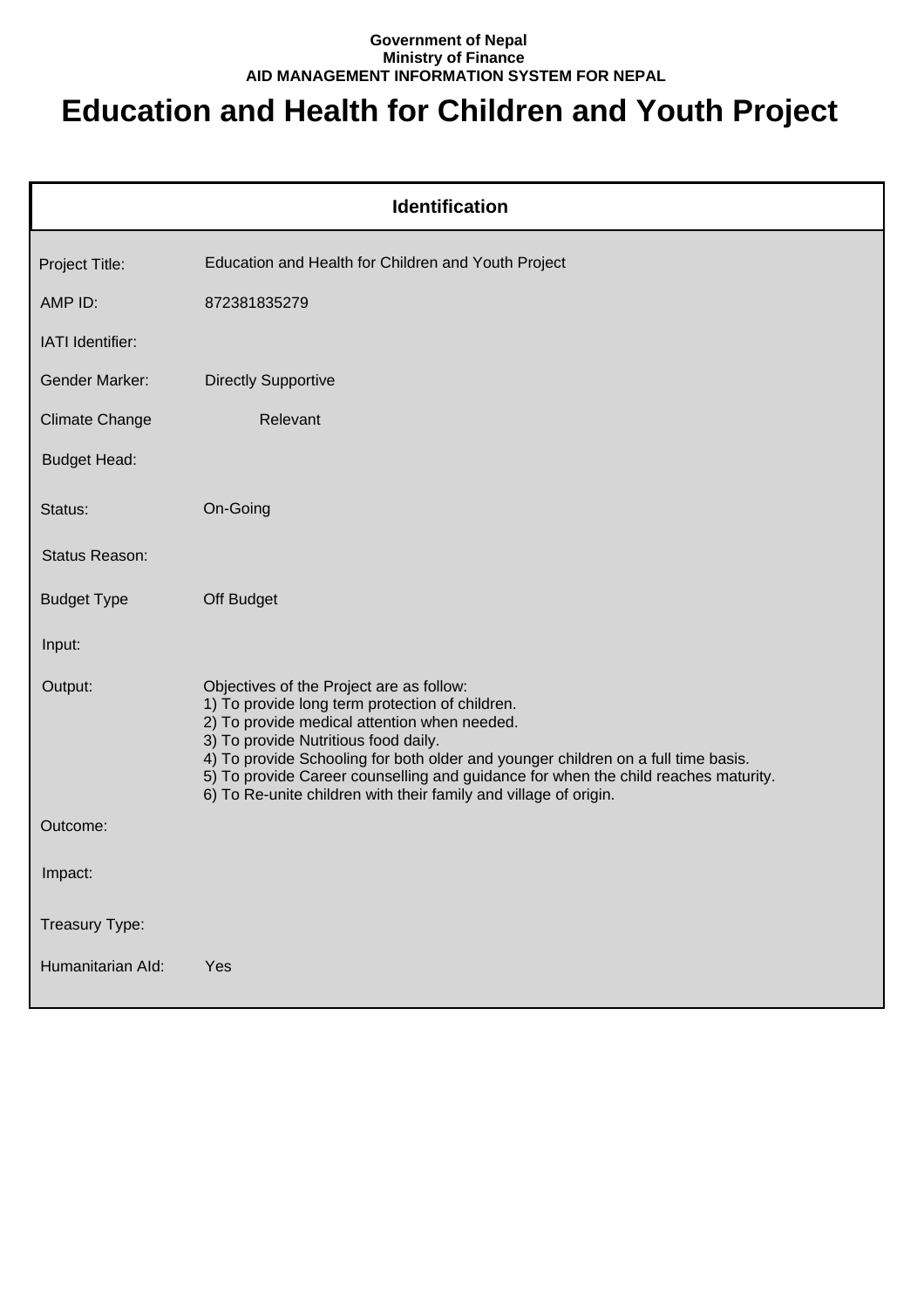| Location                |            |
|-------------------------|------------|
| Location                | Percentage |
| Central (Madhyamanchal) | 100.0%     |

| <b>National Plan</b>                                                           |            |
|--------------------------------------------------------------------------------|------------|
| Program                                                                        | Percentage |
| [ Children ] [ Social Development Policy ] [ National Development Plan (NDP) ] | 100.0%     |

| <b>Sector</b>                           |            |  |
|-----------------------------------------|------------|--|
| Sector                                  | Percentage |  |
| Nepal Sector Classification EDUCATION 0 | 50.0%      |  |
| Nepal Sector Classification HEALTH 0    | 50.0%      |  |
| Nepal Functional Coding EDUCATION 0     | 100.0%     |  |

| <b>Implementing/Executing Agency</b>         |        |  |
|----------------------------------------------|--------|--|
| <b>Implementing Agency</b>                   |        |  |
| <b>CBOs</b>                                  | 100.0% |  |
| <b>Executing Agency</b>                      |        |  |
| Adara Development                            | 100.0% |  |
| <b>Responsible Organization</b>              |        |  |
| Ministry of Women, Children & Social Welfare | 100.0% |  |
| Donor                                        |        |  |
| Adara Development                            | 0.0%   |  |

| <b>Funding</b>             |      |
|----------------------------|------|
| <b>UNDISBURSED BALANCE</b> | null |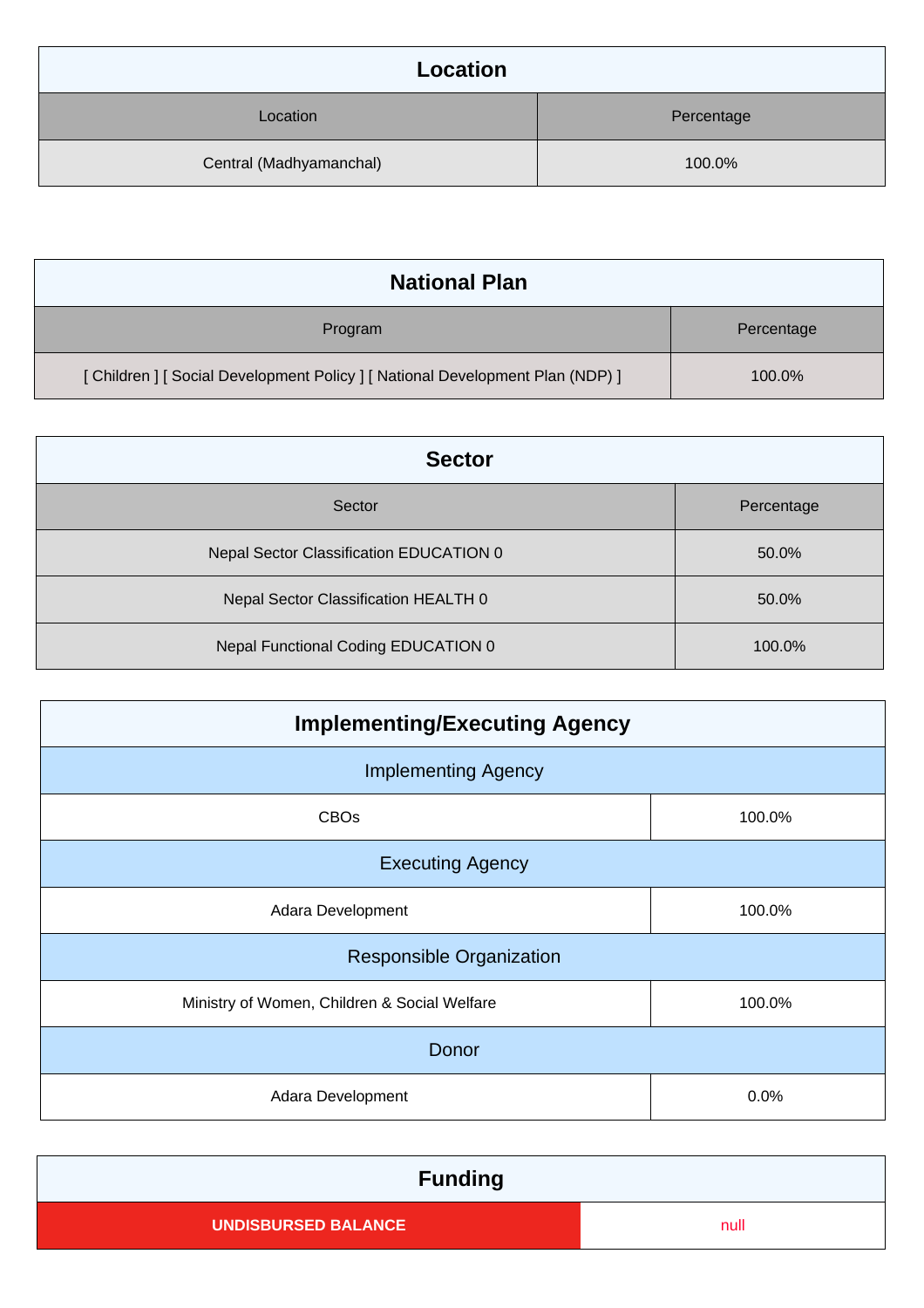| Transaction<br>Date        | Type of<br>Assistance | Mode of<br>Payment    | Post Earthquake<br>Assistance | Commitment | <b>Disbursement</b> |
|----------------------------|-----------------------|-----------------------|-------------------------------|------------|---------------------|
|                            |                       |                       | <b>Adara Development</b>      |            |                     |
|                            |                       |                       | <b>Actual</b>                 |            |                     |
| 4/1/2020                   | <b>Grant Aid</b>      | <b>Direct Payment</b> | Yes                           | 10,606     | 6,989               |
| 7/1/2020                   | <b>Grant Aid</b>      | <b>Direct Payment</b> | Yes                           | 12,066     | 6,998               |
| 1/1/2021                   | <b>Grant Aid</b>      | <b>Direct Payment</b> | Yes                           | 11,261     | 11,261              |
| 7/1/2021                   | <b>Grant Aid</b>      | <b>Direct Payment</b> | Yes                           | 6,957      | 0                   |
| 5/25/2010                  | <b>Grant Aid</b>      | <b>Direct Payment</b> | No                            | 1,395,596  | Ю                   |
| 1/1/2011                   | <b>Grant Aid</b>      | <b>Direct Payment</b> | N <sub>o</sub>                | Ю          | 282,145             |
| 1/1/2012                   | <b>Grant Aid</b>      | <b>Direct Payment</b> | No                            | Ю          | 297,915             |
| 12/31/2012                 | <b>Grant Aid</b>      | <b>Direct Payment</b> | N <sub>o</sub>                | Ю          | 315,288             |
| 6/30/2013                  | <b>Grant Aid</b>      | <b>Direct Payment</b> | No                            | Ю          | 116,349             |
| 7/1/2014                   | <b>Grant Aid</b>      | <b>Direct Payment</b> | No                            | 225,122    | Ю                   |
| 12/31/2014                 | <b>Grant Aid</b>      | <b>Direct Payment</b> | N <sub>o</sub>                | Ю          | 162,262             |
| 1/1/2015                   | <b>Grant Aid</b>      | <b>Direct Payment</b> | No                            | Ю          | 167,541             |
| 7/1/2015                   | <b>Grant Aid</b>      | <b>Direct Payment</b> | N <sub>o</sub>                | 264,779    | 164,240             |
| 1/1/2016                   | <b>Grant Aid</b>      | <b>Direct Payment</b> | No                            | 145,223    | 132,726             |
| 7/1/2016                   | <b>Grant Aid</b>      | <b>Direct Payment</b> | No                            | 220,180    | 177,318             |
| 1/1/2017                   | <b>Grant Aid</b>      | <b>Direct Payment</b> | No                            | 118,973    | 108,822             |
| 7/1/2017                   | <b>Grant Aid</b>      | <b>Direct Payment</b> | No                            | 161,036    | 150,355             |
| 1/1/2018                   | <b>Grant Aid</b>      | <b>Direct Payment</b> | No                            | 100,164    | 96,768              |
| 7/1/2018                   | <b>Grant Aid</b>      | <b>Direct Payment</b> | No                            | 132,591    | 119,328             |
| 1/1/2019                   | <b>Grant Aid</b>      | <b>Direct Payment</b> | No                            | 94,613     | 100,108             |
| 7/1/2019                   | <b>Grant Aid</b>      | <b>Direct Payment</b> | No                            | 121,307    | 117,779             |
| 1/1/2020                   | <b>Grant Aid</b>      | <b>Direct Payment</b> | No                            | 110,895    | 99,651              |
| <b>UNDISBURSED BALANCE</b> |                       |                       | 497,526                       |            |                     |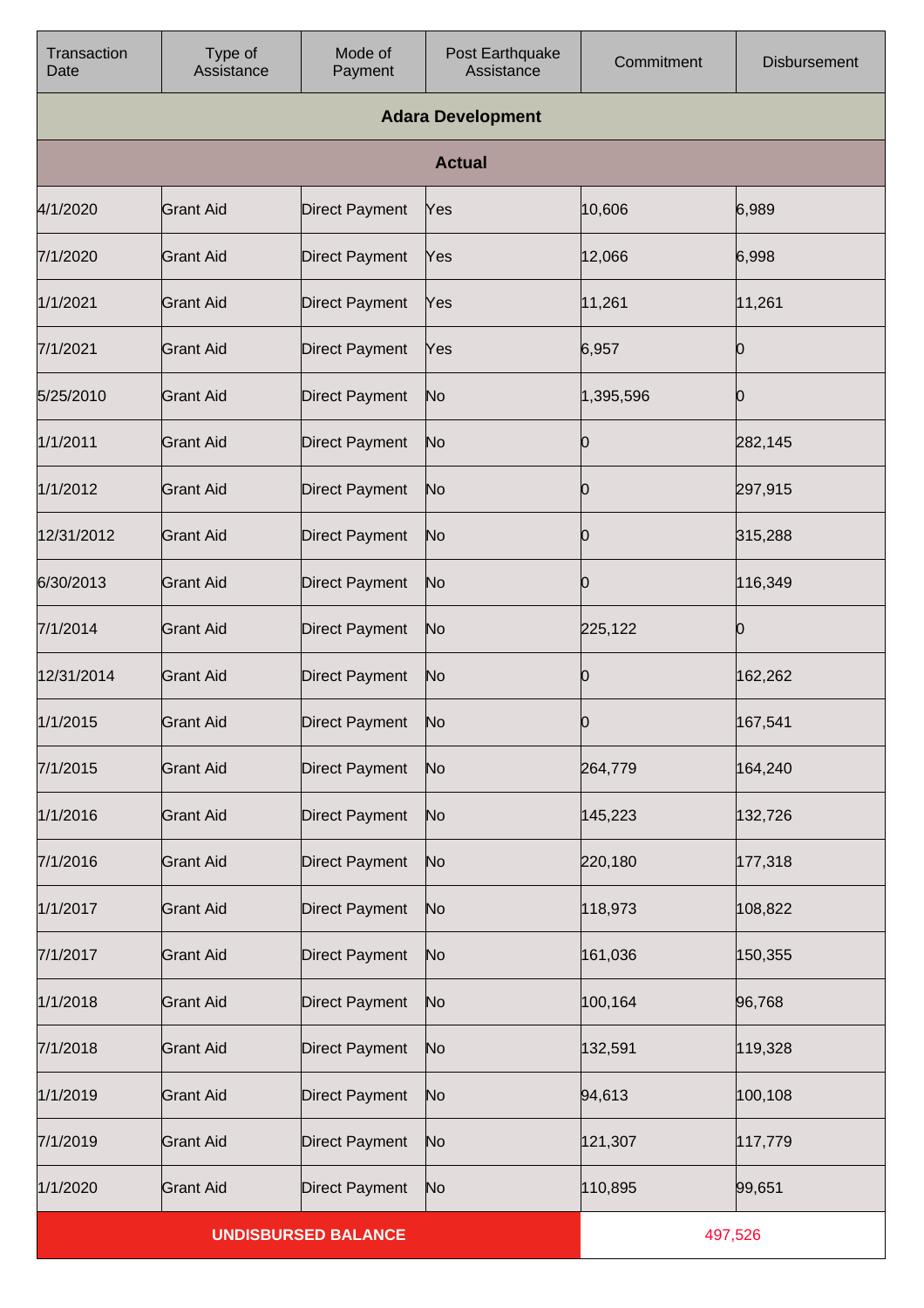| Transaction<br>Date        | Type of<br>Assistance | Mode of<br>Payment    | Post Earthquake<br>Assistance | Commitment | <b>Disbursement</b> |
|----------------------------|-----------------------|-----------------------|-------------------------------|------------|---------------------|
| 7/1/2020                   | Grant Aid             | <b>Direct Payment</b> | No                            | 119,875    | 119,262             |
| 1/1/2021                   | Grant Aid             | <b>Direct Payment</b> | No                            | 166,018    | 153,231             |
| 7/1/2021                   | lGrant Aid            | <b>Direct Payment</b> | No                            | 121,435    | 129,620             |
| Total                      |                       |                       | 3,538,697                     | 3,035,956  |                     |
| Total (Adara Development)  |                       |                       | 3,538,697                     | 3,035,956  |                     |
| <b>UNDISBURSED BALANCE</b> |                       |                       | 502,741                       |            |                     |

| <b>Progress Achieved</b>       |
|--------------------------------|
| Progress Achieved:             |
| Key Problems:                  |
| Steps Taken to Solve Problems: |

| <b>Funding Information</b> |  |  |
|----------------------------|--|--|
| 3,538,697                  |  |  |
| $\mathbf 0$                |  |  |
| 3,035,956                  |  |  |
| $\mathbf 0$                |  |  |
|                            |  |  |